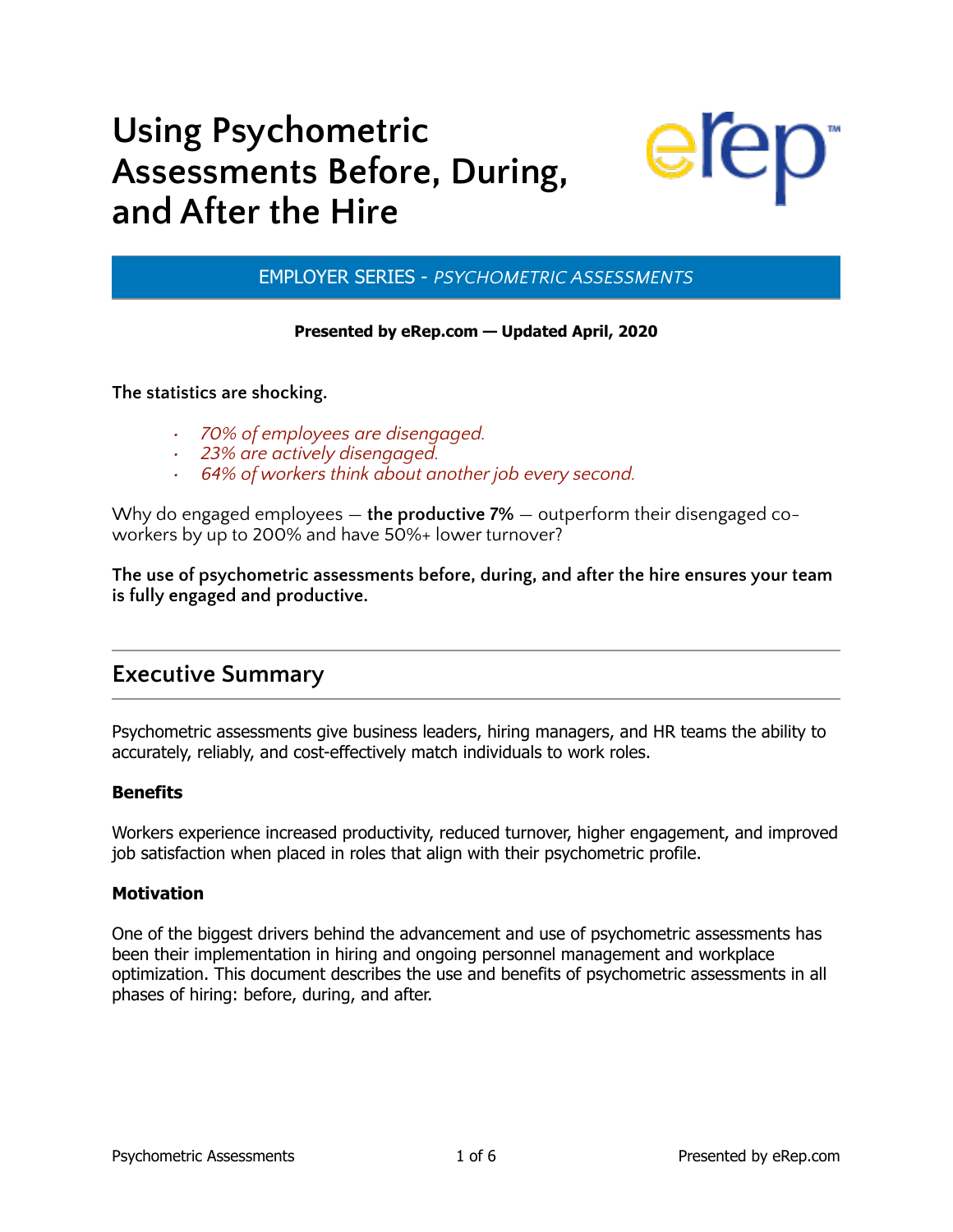### How Do Psychometric Assessments Work?

#### *What are psychometric assessments?*

"Psychometrics is a field of study concerned with the theory and technique of psychological measurement … the field in psychology and education that is devoted to testing, measurement, assessment, and related activities." [[1](#page-1-0)]

Psychometric assessments are the tools and methods used to quantifiably and quantitatively measure the psychometric profiles of individuals. Although efforts to evaluate and measure psychological condition and state have been around since the birth of psychology as a discipline, serious advancements in psychometrics and their contributing assessments didn't come about until the 20th century.

Psychometric assessments define and place personality and psychological traits, such as introversion or creativity, into standardized groupings or classifications. Individuals respond to a series of questions or provide answers to problems, and their responses are tabulated based on the association of their answer to those defined psychological groupings.

Once an individual has completed the assessment, a score or profile is generated based on the weight or ratio of their responses amongst the available defined psychological traits.

Many psychometric assessments use colorcoding or labels to describe the tracked psychological categories or traits.



<span id="page-1-1"></span>**Example:** *Core Values Index Quadrant Graph*

# Psychometric Assessments in Employment

One of the largest uses of psychometric assessments today is in the field of employment and recruiting. Psychometric assessments are frequently administered to job applicants during the screening and selection phase of the hiring process.

#### **The goal of psychometric assessments during the hiring process is to determine which candidate is most appropriate for a role.**

Some organizations use assessment results to mold or modify a role's requirements to better suit an existing employee's psychometric profile.

One of the main benefits of psychometric assessments is they produce objective data that can be used to **reduce bias during the hiring process.** Recent studies are showing increasing evidence that the use of objective

<span id="page-1-0"></span><sup>&</sup>lt;sup>1</sup> Wikipedia: <https://en.wikipedia.org/wiki/Psychometrics>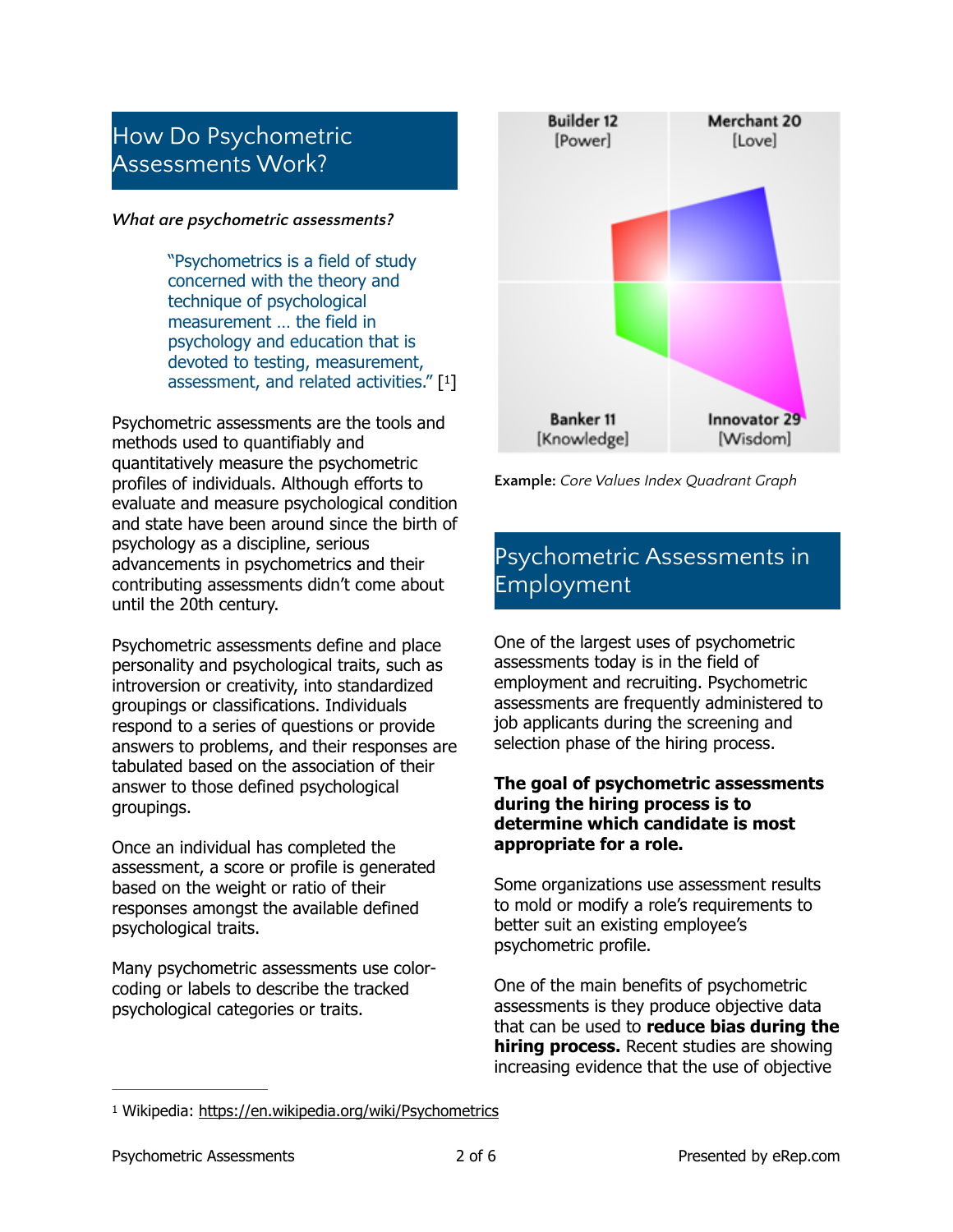data in hiring can produce better results more productive workers with lower turnover — than subjective, human-centric hiring decisions.

It is estimated that **up to 80% of Fortune 500 companies** use psychometric assessments in hiring and recruiting.

**Psychometrics in Hiring by Fortune 500 Companies**



The use of Artificial Intelligence (AI) in hiring and candidate screening has seen increased popularity, although not without a few noteworthy challenges. Amazon found their AI-based hiring system resulted in bias toward a homogenous group because it was trained with similarly homogenous data.



**There are very positive exceptions, however. The use of the Core Values Index psychometric assessment to screen applicants against a role profiled using the same system has been shown to increase worker productivity by up to 200% and reduce turnover by 50% or more.** 

## Before the Hire

Screening candidates with psychometric assessments is their most common use in the hiring process.

A role is evaluated and its requirements and characteristics are translated into the vernacular and categories of the assessment of choice.

### During the Hire

Interested candidates are asked to complete an individual assessment. Their results are compared to the profile of the role and sorted into levels of recommendation. The resumes and applications of highly recommended candidates are evaluated, with the top few selected for interviews.

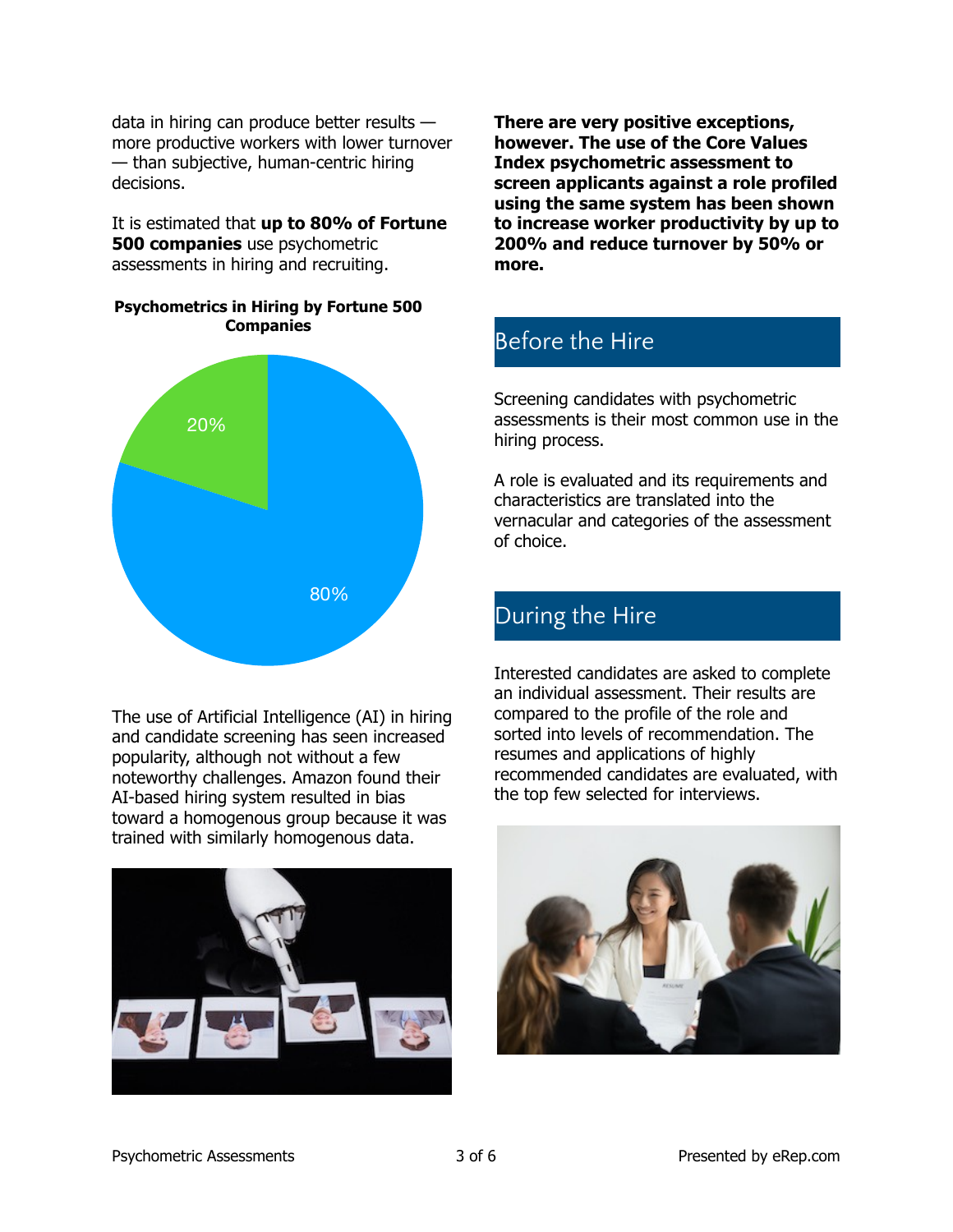### After the Hire

Once a highly recommended candidate has been hired, organizations can track performance and engagement metrics to determine the effectiveness of the psychometric process. Turnover is also noted and compared against employees that were not hired using a psychometric assessment.

Repeat reliability is represented by how results vary for the same individual over a period of time. For example, if an individual takes the same assessment three years apart and their score or profile differs by only 3%, that assessment has a repeat reliability of 97%.

**The higher the repeat reliability, the more accurate and trustworthy the assessment will be.**



#### **Some organizations use psychometric assessments to evaluate the assignment of employees to existing roles.**

Adjustments to the requirements and duties of the role can be made, or individuals can be shifted to different roles based on the appropriateness and fit of their psychometric profile.

## Selecting a Psychometric Assessment

There are many psychometric assessments available on the market today, some of which have been around for decades while others are relatively new to the space.

#### **The effectiveness of an assessment can be measured by its repeat reliability.**



*Core Values Index has the highest repeat reliability of any psychometric assessment available: 97.7%.* 

#### **Source: Seattle Strategic Partners, 2014**

Assessments can also be evaluated based on other factors:

#### **How long does it take to complete an assessment?**

Although it may seem counterintuitive, an assessment that takes less time to complete may actually be more accurate than one that takes more time.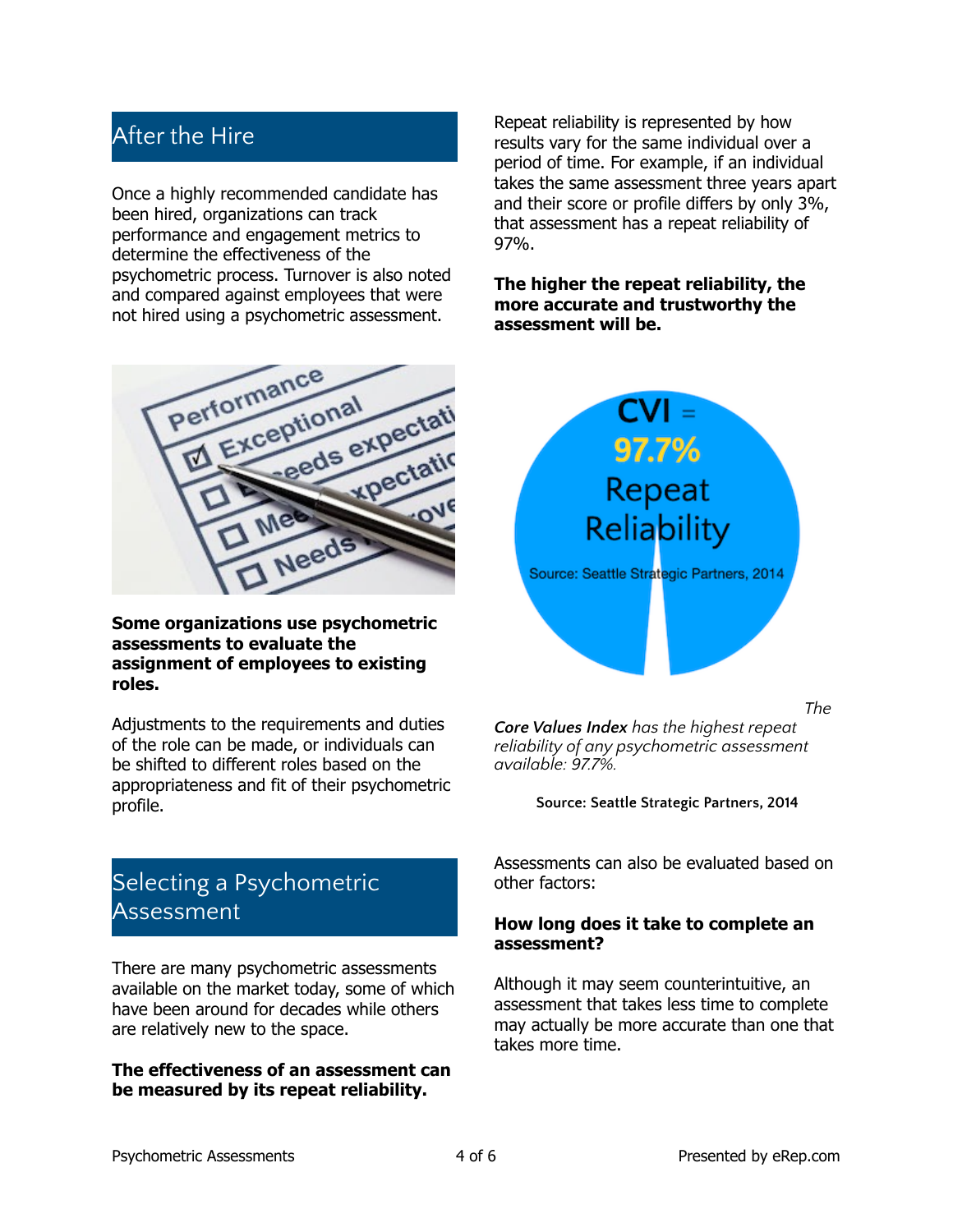#### **Does the assessment ask questions that can imply their meaning or measurement?**

These kind of assessments can be deliberately skewed by the individual because they can glean the intended purpose of the question and provide an answer they think will produce the desired outcome.

#### **Are the questions based on the current mood or disposition of the person taking it?**

One reason why an assessment may have a lower reliability rating (worse) is because the individual's responses may depend on their mood at the time.

A quality assessment will utilize words and methods that are not susceptible to the influences of mood, will, or intent.

### **Benefits**

A quality, reliable, and accurate psychometric assessment provides several benefits to both the hiring organization and job candidates.

#### **Productivity is enhanced.**

The individual selected for the role based on a high level of fit to the role's profile will be emotionally hardwired for the role's duties and requirements. The needs of the position will feel like a natural fit to them and they will experience greater engagement and happiness performing its tasks and duties.

#### **Employers experience greater diversity as they build their team.**

Since candidates are hired based on their psychometric profile and not social or other

bias-prone characteristics like gender, religion, sexual orientation or age, roles are filled by individuals based on their psychological appropriateness and experience.

#### **Teamwork is improved.**

Individuals on a team are hired based on their psychometric appropriateness for their specific role, rather than an arbitrary fit to a subjective standard. Since everyone on the team is highly engaged, they naturally get along better and communicate more effortlessly with their peers, even with those who have significantly different duties and responsibilities.

#### **Communication improves.**

Because everyone is well suited to their individual roles, they experience enhanced understanding and engagement within their sphere of influence and responsibility. The first step toward communicating well with others is fully understanding and connecting with your own role in the team dynamic.

#### **Turnover is dramatically lower.**

When individuals are psychometrically aligned with their role, they perform tasks and fulfill responsibilities that are essentially custom-made for them. They feel fully engaged and empowered.

#### **Candidates save time and find better roles.**

Psychometric assessments used during the screening process save both the employer and candidate time. Candidates placed in roles that match their psychometric profile experience greater job satisfaction and lower turnover.